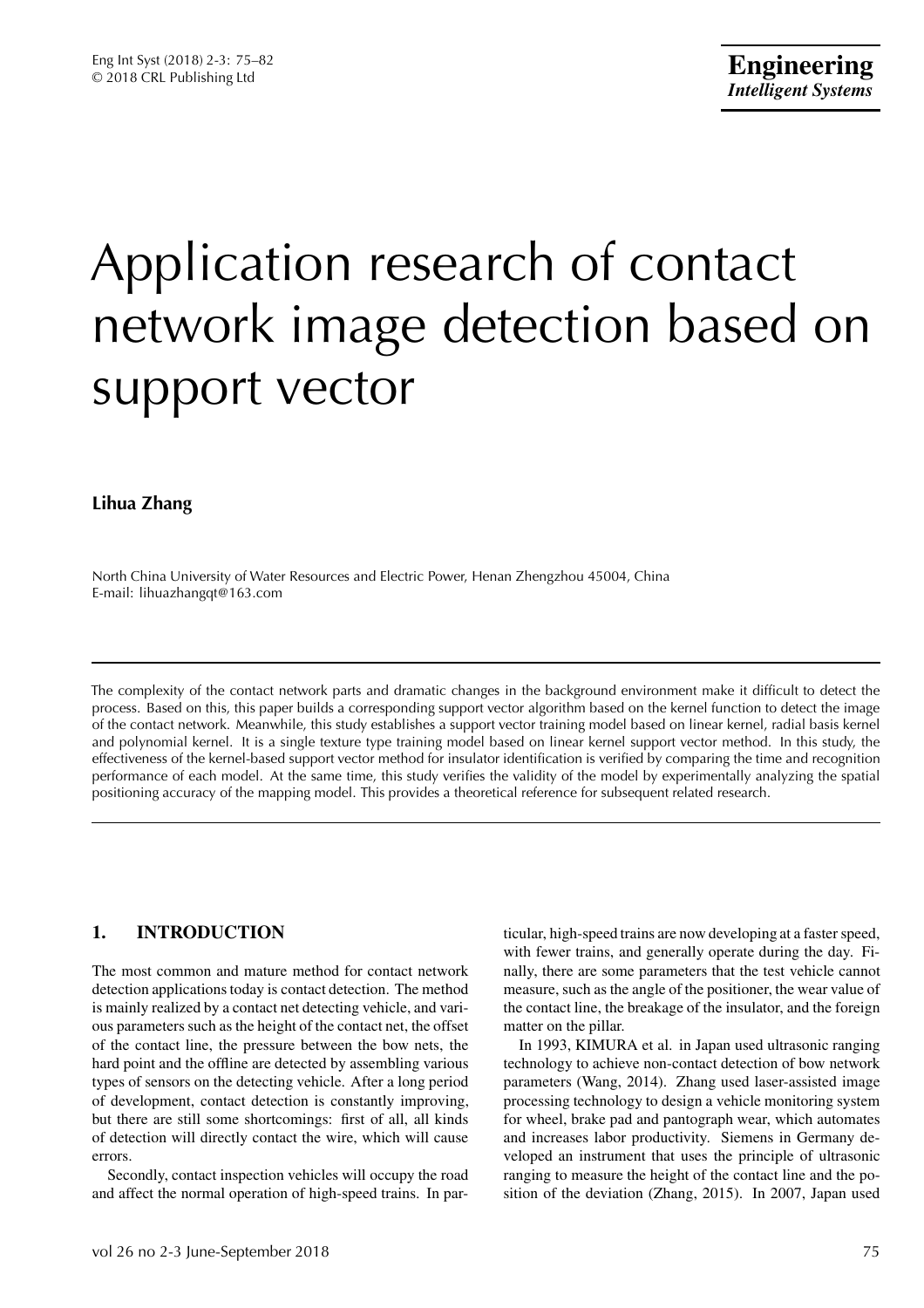image processing algorithms to develop a new system that extracts pantographs and trolley lines from images and calculates the three-dimensional position of contact points (Zhai, 2014). Yang et al. studied the pantograph contact line system with an infrared camera and implemented online monitoring of the bow network system using Hough line detection (Yang, 2015). She used three cameras to build an in-vehicle system that implements stereoscopic imaging technology, combined with infrared and ultraviolet light analysis, and finally it automatically detects foreign objects in the catenary suspension device (She, 2017). Pei first modeled the interaction between the pantograph and the contact net, and then divided the surface of the pantograph into three areas: safety, danger and fault.

Finally, the fault state of the system is analyzed by the number of contact points in each area, and the actual video image is used for real-time detection (Pei, 2017). Dong constructed a pantograph geometric model using images taken by the pantograph network and used the model to identify the type of pantograph (Dong, 2015). In order to measure the geometric parameters of the contact network in real time, Rajesh et al. developed a real-time measurement system based on the measurement principle of binocular vision, which has high measurement accuracy and high speed (Rajesh, 2015).

At present, the demand for contact network image detection is increasing. Although there are many researches and papers on actual contact network image detection, practical applications are rare. The main reason is the complexity of the contact network parts and the dramatic changes in the background environment (Hao, 2017), especially in high-speed conditions, making image processing and recognition very difficult. Therefore, this paper uses image detection based on support vector machine (support vector) as a tool to realize automatic detection of the contact network support device.

## **2. RESEARCH METHODS**

Insulator detection technology based on computer vision image processing has been extensively studied as a non-contact detection method. Compared with the traditional manual method, the time consumption of the insulator cleaning work and the labor intensity of the inspection personnel are greatly reduced. Therefore, the identification of insulators through machine vision technology has become the research focus of high-voltage overhead transmission line maintenance and intelligent cleaning.

This article uses the most widely used Gaussian filtering. The Gaussian filter is often referred to as the most useful filter. It is a linear smoothing filter that selects weights based on the shape of a Gaussian function. The specific operation is to scan each pixel of the image with a template, and replace the value of the pixel just scanned with the weighted average of the pixels in the domain of the template. The twodimensional discrete Gaussian functions commonly used in image processing are as follows:

$$
G(x, y) = A \exp \left( \frac{-(x - u_x)^2}{2\sigma_x^2} - \frac{-(y - u_y)^2}{2\sigma_y^2} \right) \tag{1}
$$

After the image is filtered, in order to accurately find the

position of the carbon slide, according to its contour feature, we need to perform edge detection on the image to extract the desired contour information. The Canny operator used to extract contours in this paper is a multi-level edge detection algorithm developed by John F. Canny in 1986 and is recognized as the best edge detection algorithm today. In order to meet the requirements of low error rate, high localization and minimum correspondence, the Canny algorithm uses a variational method. Similar to the sobel filter, the Canny algorithm obtains the possible edge points by calculating the magnitude and direction of the gradient (Shi, 2014). A pair of convolution arrays are applied to the x and y directions, respectively:

$$
G(x) = \begin{bmatrix} -1 & 0 & 1 \\ -2 & 0 & 2 \\ -1 & 0 & 1 \end{bmatrix}
$$
 (2)

$$
G(y) = \begin{bmatrix} -1 & -2 & -1 \\ 0 & 0 & 0 \\ 1 & 2 & 1 \end{bmatrix}
$$
 (3)

Then we use the following formula to calculate the gradient magnitude and direction separately:

$$
G = \sqrt{G_x^2 + G_y^2} \tag{4}
$$

$$
\theta = \arctan\left(\frac{G_y}{G_x}\right) \tag{5}
$$

The gradient direction generally takes four directions: 0 degrees, 45 degrees, 90 degrees, and 135 degrees. Some nonedge pixels are then excluded by maximal suppression, and only candidate edges are preserved. The hysteresis threshold is then utilized to determine the true boundary required. The study requires two thresholds: When the calculated pixel amplitude exceeds the high threshold, it remains as an edge; When the pixel value is lower than the low threshold, it is considered as a non-edge pixel, and is deleted; When the pixel amplitude is between the high threshold and the low threshold, it is retained as a boundary only when it is connected to a pixel above the high threshold.

By analyzing and training different kernel functions of support vector algorithm, a variety of visual recognition models are established, and the time-consuming and recognition accuracy of various kernel functions are compared. Considering that different model recognition speeds and recognition accuracy are not available, the research will select a recognition model with characteristics of speed and accuracy to establish a multi-core comprehensive recognition system.

Based on the multi-core support vector-based insulator visual recognition method and the recognition of the visual characteristics of the insulator, the multi-core support vector algorithm is used to perform multi-identification and comprehensive evaluation of the sample. The main research contents are: 1) Visual feature recognition of insulators. Experiments were carried out on the spatial structure, texture, color and gradient distribution of the insulator to evaluate the effective degree of each characteristic parameter. The available feature parameters were processed by principal component analysis to establish a feature sample suitable for post processing. 2) Research also focused on multi-core support vector learning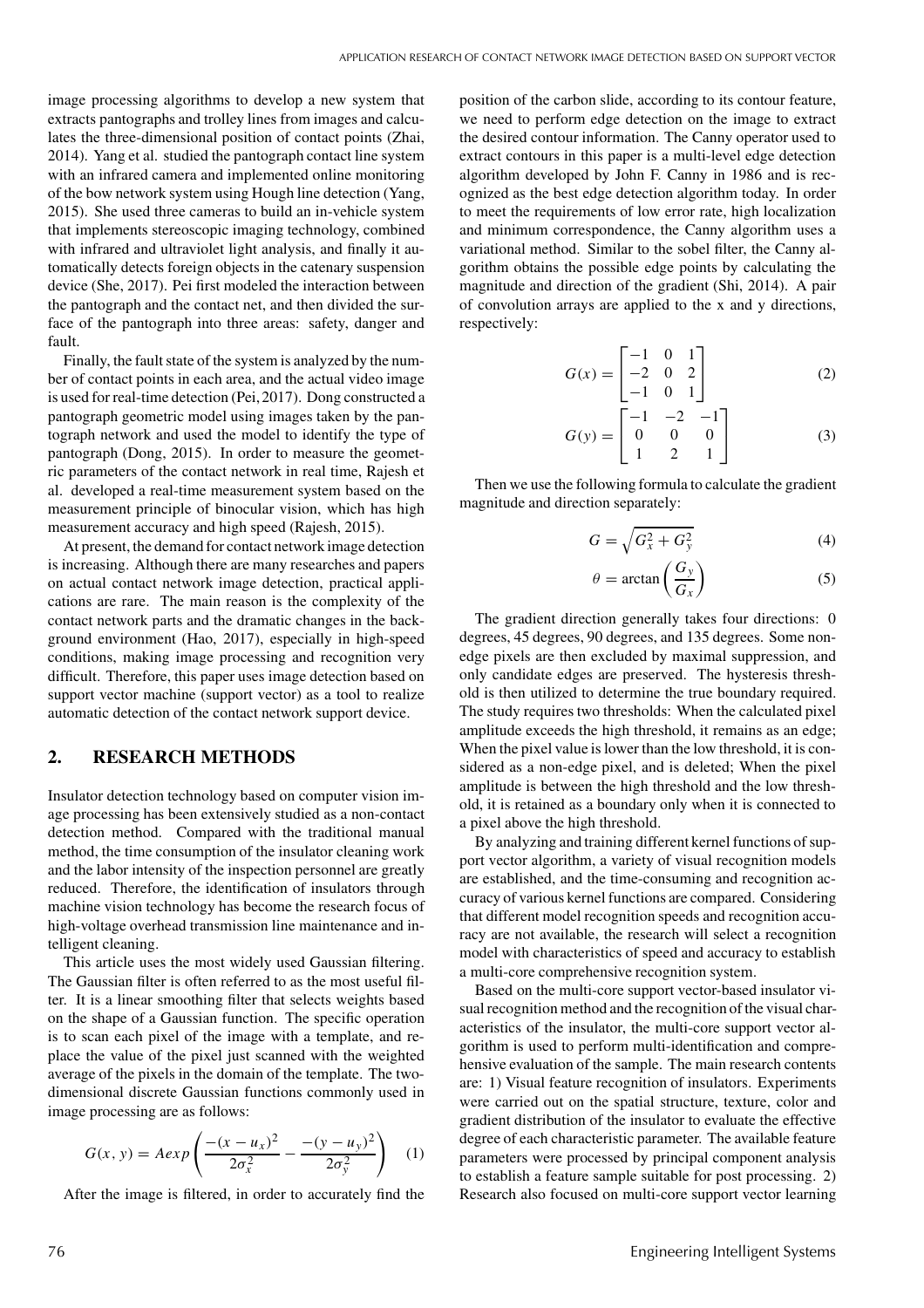methods. Insulator feature samples are learned by kernel functions such as linear kernel, RBF kernel, polynomial kernel, etc. The training time and accuracy under different kernel function support vector algorithms are statistically calculated. 3) Parameter optimization based on group intelligent optimization algorithms. By summarizing the parameter distribution law of support vector algorithm, a suitable heuristic group intelligent search algorithm is selected. This permits us to optimize the multi-parameters of the penalty factors and kernel coefficients of the support vector to improve the training model.

The training sample is assumed to be a set of samples to be classified containing insulator targets and non-insulator interference targets. *x* represents a visual feature sample whose target is an insulator, and *o* represents a corresponding visual feature sample whose target is a non-insulator interference object. Moreover, to establish the insulator visual recognition mode, it is necessary to find a classification line *H* to completely separate the visual characteristic values of the insulator and the non-insulator interference object. For the entire feature sample input space applied to the insulator visual feature recognition, *H* can be used as the optimal classification surface for this high-dimensional space. A set of feature data is set to  $\{(x_i, y_i), i = 1, 2, \ldots, n\}$ , and the optimal classification line available in the two-dimensional space is equation (6). Similarly, for the high-dimensional space of the insulator visual feature sample, the straight line  $H_1$  and  $H_2$  passing through the visual feature sample closest to the classification surface are expressed as equation (7). The constant term parameter *b* is adjusted to obtain equation (8). The optimal classification surface of the insulator visual feature in high dimensional space is

$$
f(x, b) = \langle w \cdot b \rangle + b \quad (6)
$$

$$
H_1 \langle w \cdot x \rangle + b = k_1 H_2 \langle w \cdot x \rangle + b
$$

$$
(7)
$$

$$
H_1 \langle x \rangle + b = -k H_2 \langle w \cdot x \rangle + b = k \quad (8)
$$

The optimal classification surface of the insulator visual feature in high dimensional space is  $H \ (w \cdot x) + b = k_1$ . Letting  $\tau = \frac{w}{k}$ ,  $\rho = b/k$ , then  $H_1$  and  $H_2$  can be expressed as equation  $(\ddot{9})$ .

$$
H_1 \ \tau \cdot x + \rho = -1 \ H_2 \ \tau \cdot x + \rho = 1 \tag{9}
$$

Therefore, the "interval" of the insulator visual feature sample boundaries  $H1$  and  $H2$  is max  $/|(2|)|$ . The constraint condition for visually identifying the optimal solution for this insulator is: 1) When the target is an insulator, ie,  $y_i = 1$ ,  $w \cdot x_i + b \geq 1.2$ ) When the target is a non-insulator interference term, ie.  $y_i = -1$ ,  $w \cdot x_i + b \le -1$ . The objective function can be defined as equation (10), and the penalty factor *C* and the relaxation variable  $\xi$ <sup>*i*</sup> can be introduced to represent the objective function as equation (11). The Lagrange equation is constructed and transformed into a quadratic programming problem. This can be seen in equation (12).

$$
\begin{cases}\n\min_{\frac{1}{2}}||w||^2 \\
s.t. \ y_i(w \cdot x_i + b) \ge 1, \ 1 = 1, 2, \dots, l \\
\max_{w, b, \xi} \frac{\frac{1}{2}}{||w||^2} + C \sum_{i=1}^n \xi_i \\
s.t. \ y_i w \cdot x_i + b \ge 1 - \xi_i, \ \xi_i \ge 0. \ i = 1, 2, \dots, n\n\end{cases}
$$
\n(10)

$$
L(w, b, \xi_i, \alpha, \beta) = \frac{\frac{1}{2}}{||w||^2} + C \sum_{i=1}^n \xi_i
$$
  
- 
$$
C \sum_{i=1}^n \alpha_i (y_i (w^T x_i + b) - 1 + \xi_i) - \sum_{i=1}^n \beta_i \xi_i
$$
 (12)

Among them,  $\alpha_i$ ,  $\beta_i$ ,  $i = 1, 2, ..., n$  is Lagrangian multipliers. According to the saddle point theorem, the Lagrangian equation is solved by using *L*, partial derivative of w, *b*, and  $\xi$ *i* respectively to obtain the equation (13). Equation (13) is substituted into equation (12) to get the dual problem. The result can be seen in equation (14). The dual equation (14) is solved to obtain the final decision function, that is, the insulator visual recognition model, as shown in equation (15). In the formula,  $K(x_i, x_j)$  is a kernel function that satisfies the Hilbert-Schmidt theorem and the Mercer condition.

$$
\begin{cases}\nW = \sum_{i=1}^{n} \alpha_i y_i x_i \\
C - \alpha_i - \beta_i = 0 \\
\sum_{i=1}^{n} \alpha_i y_i = 0\n\end{cases}
$$
\n
$$
\begin{cases}\n\max_{\alpha, \beta} \sum_{i=1}^{n} \alpha_i - \frac{1}{2} \sum_{i=1}^{n} \sum_{j=1}^{n} \alpha_i \alpha_j y_i y_j \langle x_i \cdot x_j \rangle \\
s.t. \sum_{i=1}^{n} \alpha_i y_i = 0, 0 \le \alpha_j \le C \\
f(x) = sgn(\sum_{x=sv} \alpha_i K(x_i, x_j) + b)\n\end{cases}
$$
\n(14)

 $w \cdot x$  + *b* = *k*<sup>1</sup>/<sub>2</sub> tom the inequality relation of the formula (10) that it needs The Lagrangian multiplier solved in equation (14) corresponds to the insulator characteristic  $\langle x_i \cdot x_j \rangle$ . It is known to satisfy the KKT (Karush-Kuhn-Tucker) condition, that is,

$$
\begin{cases}\n a_i \ge 0 \\
 y_i f(x_i) - 1 \ge 0 \\
 a_i (y_i f(x_i)) - 1 = 0\n\end{cases}
$$
\n(15)

According to the KKT condition, there is always  $a_i = 0$ or  $y_i f(x_i) = 1$  for training arbitrary samples. Therefore: 1) When  $a_i = 0$ , the sample has a value of 0 in the sum of equations (15) and does not affect  $f(x_i)$ . When  $a_i \geq 0$ , then  $y_i f(x_i)$ , indicating that the sample is at the maximum interval boundary and is a support vector. It can be seen from the above conditions that the support vector machine algorithm does not need to save all sample values after training the sample. The final model (15) is only related to the support vector.

## **3. RESULTS**

Aiming at the problem that the calibration samples in the current camera indirect calibration method are incomplete and the model expression is fuzzy. In this study, a hexagonal lattice calibration plate readable by the target number and a support vector algorithm based on structural risk minimization are used. A support vector calibration method based on full-view sampling of the binocular system is proposed.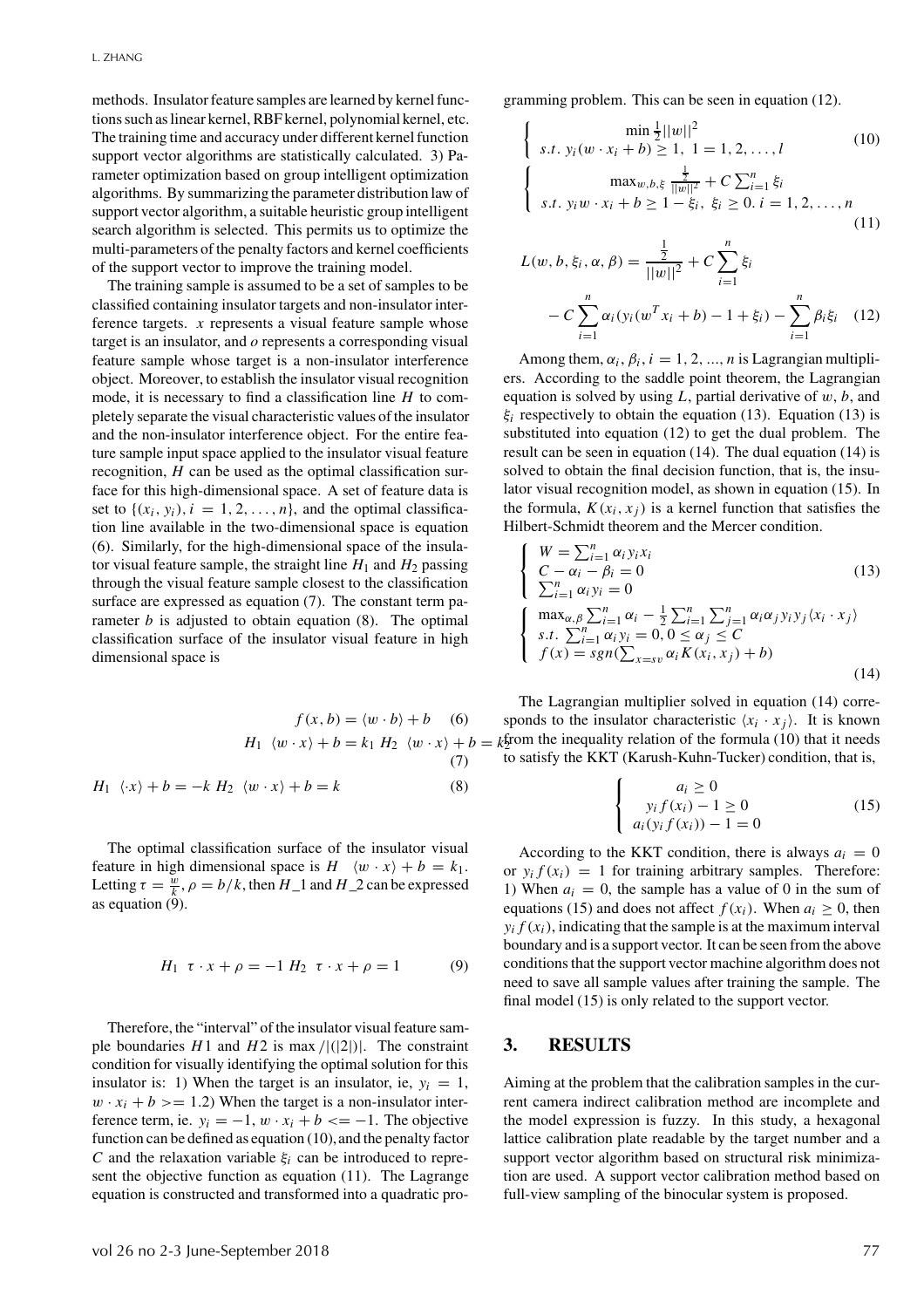At the same time, this study analyzes the calibration model and verifies the feasibility of the method. The schematic diagram of the experimental equipment constructed in this study is shown in Figure 1.

The full-view sampling calibration experiment uses a  $640\times480$  USB-driven camera, and the world coordinate system is set by default to the center of the calibration plate. The specific process is: 1) Installation of binocular vision system and calibration plate lifting equipment. 2) The calibration plate and the binocular vision system are adjusted so that the center of the calibration plate is in the image acquired by the two cameras and has a large image intersection. 3) The lifting table is adjusted and the calibration sample is collected at the current position. 4) The lifting platform is gradually raised by 5 mm up to a height of 50 mm, and step 3 is repeated. After that, the lifting platform is gradually lowered by 5 mm, and step 3) is repeated, thereby reducing the error. A sample of the calibration plate collected by the binocular vision system is shown in Figure 2.

In order to compare this with the traditional sampling method, taking the calibration plate sample points collected at 50mm as the standard, we select 252 detection points from all the samples to establish the sample 1 (This is shown in Figure  $2(a)$ ). The full-view sampling sample considers the sample size and the sampling detection principle to select 568 detection points to establish the sample 2, as shown in Figure 2(b). At the same time, 568 test points in the total sample were taken as test samples of the two methods for the later precision test.

The acquired detection points are taken as input on the virtual plane coordinates  $(U_1, V_1, U_2, V_2)$  of the left and right cameras. Their world coordinates  $(X^1, Y^1, Z^1)$  are taken as outputs. The sample is trained by the support vector to construct three axial output models, so that the final calibration model can achieve a given input-output mapping relationship. In the MATLAB environment, the linear kernel function support vector algorithm training samples are used to obtain the calibration model. model.rho represents the constant term in the model, and model.sv\_coef represents the support vector coefficient in the model. The constant mathematical term, the support vector coefficient, and the support vector are substituted into the objective function to obtain the specific mathematical models of  $X^1$ ,  $Y^1$ , and  $Z^1$ , respectively.

In the support vector algorithm, the prediction accuracy of the model established by different penalty factors is different, so choosing the appropriate penalty factor is the key to establish a good calibration model. In the experiment, the calibration model of the X, Y and Z axes was established by the optimization algorithm [58] with the penalty factors of 0.65, 0.45 and 0.95. In order to verify the effectiveness of the penalty factor, the comparison model is established by using: different penalty factors, coefficient of determination, mean square error and mutual correlation. These are used as evaluation indicators for comparative analysis. In order to verify the effectiveness of the penalty factor, the comparison model is established by using different penalty factors, and the comparison coefficient is determined by determining the coefficient, the mean square error and the cross-correlation coefficient. The results are shown in Table 2, Table 3, Table 4, and Figure

4.

In Fig. 3, the abscissa is the position of the detection point on the coordinate axis, and the ordinate is the average error between the world coordinates mapped by the calibration model on the scales of the coordinate axes and the actual world coordinates. From Fig. 3, the calibration model can be obtained when the penalty factor has the values 0.65, 0.45, and 0.95. The reconstruction position and the actual coordinate position of the detection point are smaller than the average error of the calibration model constructed by other values. From Table 2 to Table 4, it can be concluded that in the establishment of three axial output models, when the penalty factor is 0.65, 0.45, 0.95, and the established calibration model is compared with other calibration models, the mean square error of the reconstructed coordinate position and the actual coordinate position is smaller and the cross-correlation is stronger. The results show that the penalty factor obtained by the optimization algorithm has higher calibration accuracy than the calibration model established by other penalty factors. In this case the validity of the selected parameters is verified.

The sample 1 acquired by the traditional sampling method is built with the same optimization algorithm to establish a calibration model based on the support vector and compared with the calibration model established by the method. Meanwhile, the plane coordinate 4 coordinate values  $(U_1, V_1, U_2, V_2)$  are respectively converted into world coordinate three-coordinate values  $(X^1, Y^1, Z^1)$  and the results are shown in Fig. 4 and Table 5. In Fig. 5, the abscissa is the position of the detection point on the coordinate axis, and the ordinate is the error rate distribution of the reconstructed coordinate value. In addition to this the actual coordinate value of the detection point is at each position. In Table 5, the two models are quantified by determining the coefficient, mean square error, and cross-correlation coefficient.

## **4. DISCUSSION AND ANALYSIS**

In Figure 2, the first frame is the sample collected by the camera when the calibration plate is at 0 mm, and the 11th frame is the sample collected by the camera when the calibration plate is at 50 mm. In the process of obtaining the sample point number and coordinate value collected in the calibration plate, DataID, CameraIdx, ObjIdx, and ObjPoseIdx are input parameters as indexing numbers of the calibration model, the observation camera group, the calibration target, and the calibration target position. In the output parameters, Index is the number of the detection point on the calibration board, Row is the row coordinate of the detection point in the image, Column is the column coordinate of the detection point in the image, and Pose is the relative position of the calibration object and the camera. Based on the binocular system, the detection point number is acquired, and the target plane 4 coordinates  $(U_1, V_1, U_2, V_2)$  and the world coordinate values  $(X^1, Y^1, Z^1)$  on the calibration plate are acquired. A total of 2839 detection points are effectively collected, as shown in Table 1. Each detection point contains information such as left and right image horizontal and vertical coordinates and world coordinates. Among them, the plane 4 coordinate value unit is a pixel, that is, the pixel coordinates of the image taken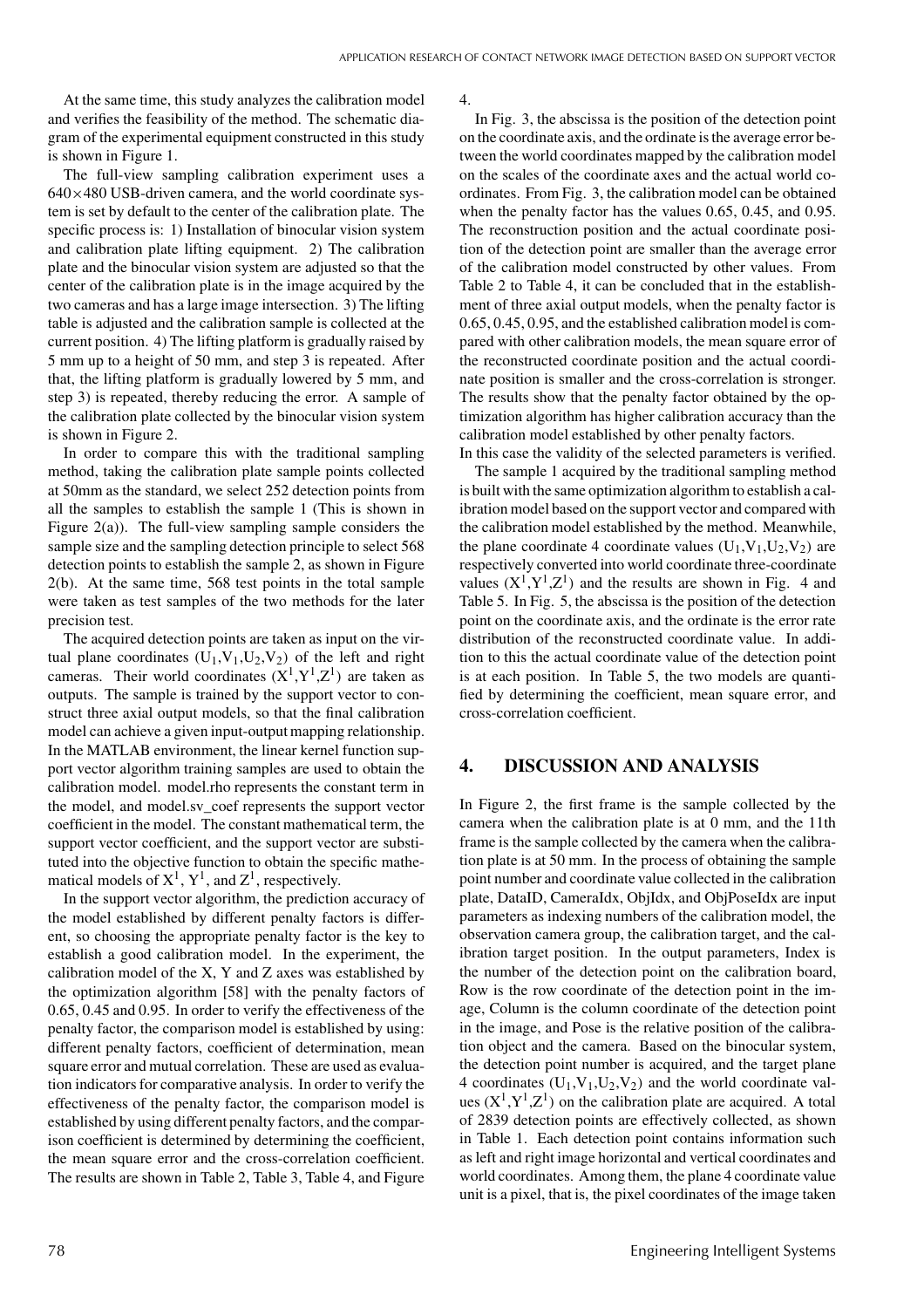

**Figure 1** Schematic diagram of the experimental equipment.

Serial number  $\begin{array}{|l|c|c|c|c|c|}\n\hline\n\text{Actual coordinates } / \text{mm} & \text{Left camera} & \text{Right camera} \\
\hline\nX & Y & Z & U1 & V1 & U2 & V2\n\end{array}$ X | Y | Z | U1 | V1 | U2 | V2 a −38.707 67.049 5.00 36.335 21.968 429.379 45.162 b −34.836 60.344 10.00 40.774 34.83 443.762 58.216 c | −38.707 | 53.639 | 15.00 | 19.34 | 47.334 | 436.09 | 71.091 d | −27.094 | 46.935 | 20.00 | 41.623 | 60.256 | 476.775 | 83.872 e | −23.223 | 40.23 | 25.00 | 38.733 | 73.05 | 496.934 | 96.712 f −19.352 33.525 35.00 32.71 84.073 522.248 107.795 g −15.481 | 26.82 | 40.00 | 61.94 | 102.694 | 571.255 | 126.306 h −19.352 | 20.116 | 45.00 | 9.796 | 121.318 | 536.623 | 145.509

**Table 1** Partial samples collected by the binocular vision system.

#### **Table 2** Error Analysis (X-Axis).

| Serial number | Penalty factor | Decisive factor | Mean square error | Cross correlation coefficient |
|---------------|----------------|-----------------|-------------------|-------------------------------|
|               | 0.552          | 0.997           | .495              | 0.999                         |
|               | 0.652          | 0.997           | .452              | 0.999                         |
|               | 0.752          | 0.997           | .483              | 0.999                         |
|               | 2.602          | በ 997           | .64               | N 999                         |

### **Table 3** Error Analysis (Y-axis).

| Serial number | Penalty factor | Decisive factor | Mean square error | Cross correlation coefficient |
|---------------|----------------|-----------------|-------------------|-------------------------------|
|               | 0.352          | 0.994           | 13.018            | 0.998                         |
|               | 0.452          | 0.994           | 12.768            | 0.998                         |
|               | 0.552          | 0.994           | 12.997            | 0.998                         |
|               | .802           | 0.994           | 13.037            | 0.998                         |

#### **Table 4** Error Analysis (Z-Axis).

| Serial number | Penalty factor | Decisive factor |       | Mean square error   Cross correlation coefficient |
|---------------|----------------|-----------------|-------|---------------------------------------------------|
|               | 0.852          | 0.993           | . 635 | በ 997                                             |
|               | 0.952          | 0.993           | 1.618 | 0.997                                             |
|               | 1.052          | 0.993           | 1.636 | 0.997                                             |
|               | 3.802          | 0.992           | .825  | በ 997                                             |

by the target point in the left and right view.

The support vector machine algorithm based on kernel function is applied to the visual recognition task of insulators, and the insulator visual recognition model is established based

on linear kernel, radial basis kernel, polynomial kernel and different single characteristic linear kernels.. By comparing and analyzing the time and recognition performance of each model, this study verifies the validity of the kernel-based sup-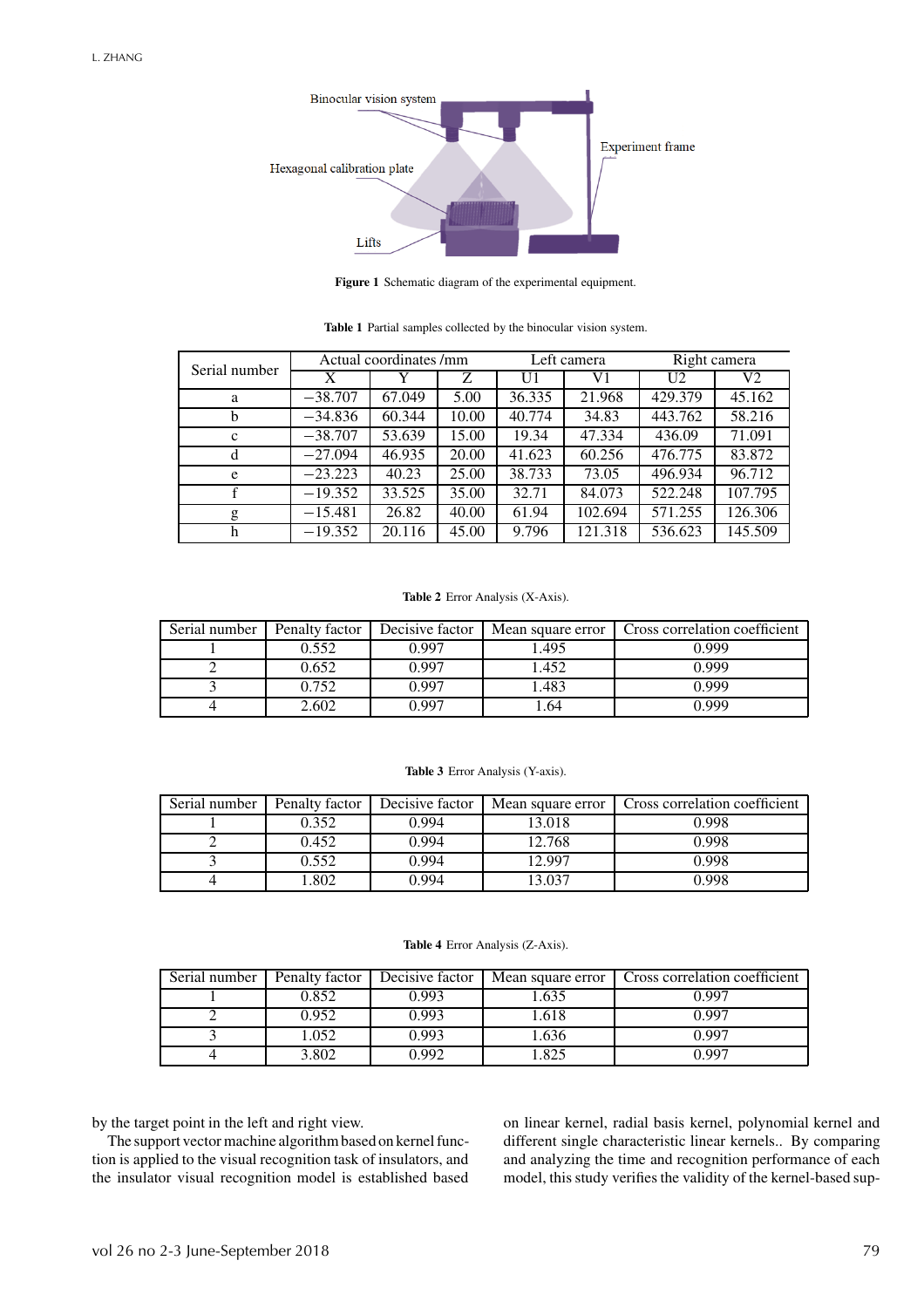| Sampling method      |              | Decisive factor | Mean square error | Cross correlation coefficient |
|----------------------|--------------|-----------------|-------------------|-------------------------------|
| Traditional sampling | X            | 0.995           | 2.043             | 0.997                         |
|                      | v            | 0.992           | 16.948            | 0.996                         |
|                      | $\mathbf{z}$ | 0.991           | 1.694             | 0.995                         |
| Full view sampling   | X            | 0.995           | 1.450             | 0.997                         |
|                      | v            | 0.992           | 12.766            | 0.996                         |
|                      | 7            | 0.991           | 1.616             | 0.995                         |

**Table 5** Comparison and analysis of calibration results of two sampling methods.



**Figure 2** Samples collected by the binocular vision system.

port vector method for insulator identification and determines the multi-core insulator visual recognition model based on LBP, HOG linear kernel, and support vector model based on full sample linear kernel, radial basis kernel and polynomial kernel.

The performance impact of parameters on the final recognition model in the support vector method based on kernel function is analyzed. By comparing the Gaussian normal distribution function, this study explains the role of the support vector number in the model prediction, and determines the performance of the model by the model identification accuracy and the number of support vectors. Meanwhile, through the classification algorithm to reconcile the averaging function, this study proposes a support vector model performance evaluation function. In addition, this study conducts an experimental analysis of a variety of swarm intelligence optimization algorithms to determine the parameters of the support vector kernel function method by differential evolution algorithm. On the basis of ensuring the recognition accuracy of the final insulator visual recognition model, this study reduces the number of radial basis kernel support vectors to 62, and the number of polynomial kernel support vectors to 239.

An insulator binocular vision spatial positioning system is established. Meanwhile, the hexagonal lattice calibration plate and HALCON operator are used to realize the full-view sampling of the binocular vision system, and the mapping model of the two-dimensional target to the three-dimensional spatial position is established by the support vector algorithm. Through the experimental analysis, the calibration error of the model established by the traditional sampling method is reduced by 24.51%, which verifies the validity of the model and combines with the insulator visual recognition model to realize the spatial positioning of the insulator.

In this project, a visual recognition model based on kernel function support vector algorithm is established in the research of insulator visual recognition, but it also has the following shortcomings: (1) Target extraction with interference insulators achieves accurate target segmentation extraction in the laboratory environment, but in the actual environment due to changes in sunlight, shooting angles and other environmental factors, the insulator target is incompletely extracted or carries background interference. By improving the performance of the insulator extraction algorithm and training with the insulator image samples with interference, the anti-interference of the final recognition model can be further improved. (2) When the differential evolution algorithm is iterative, the long-term insulator visual recognition model uses the differential evolution algorithm to optimize the support vector kernel function parameters. However, when the optimization iteration is too long, the performance is not completely leading in the test function comparison. Improving the computational speed of the differential evolution algorithm can further improve the construction efficiency of the insulator visual model. (3) The visual model of the insulator to be further enriched is composed of Hu invariant moment, LBP descriptor, HOG descriptor, Haar descriptor, but the target texture description operator with better performance will be proposed with the development of target recognition technology. The timely adoption of new research theories can further improve the visual recognition performance of insulators.

# **5. CONCLUSION**

In this paper, the visual recognition system of the contact net insulator is studied, and the Canny operator used for the contour is extracted. By analyzing and training different kernel functions of support vector algorithm, a variety of visual recognition models are established, and the time-consuming and recognition accuracy of various kernel functions are compared. Considering that the recognition speed and recognition accuracy of different models are not available, the identification model with characteristics of speed and accuracy is selected to establish a multi-core comprehensive recognition system. In this paper we aim to resolve the problem that the calibration samples in the current camera indirect calibration method are incomplete and the model expression is fuzzy. For this purpose this study utilizes a hexagonal lattice calibration plate readable by the target number and a support vector algorithm based on structural risk minimization. Meanwhile, this study proposes a support vector calibration method based on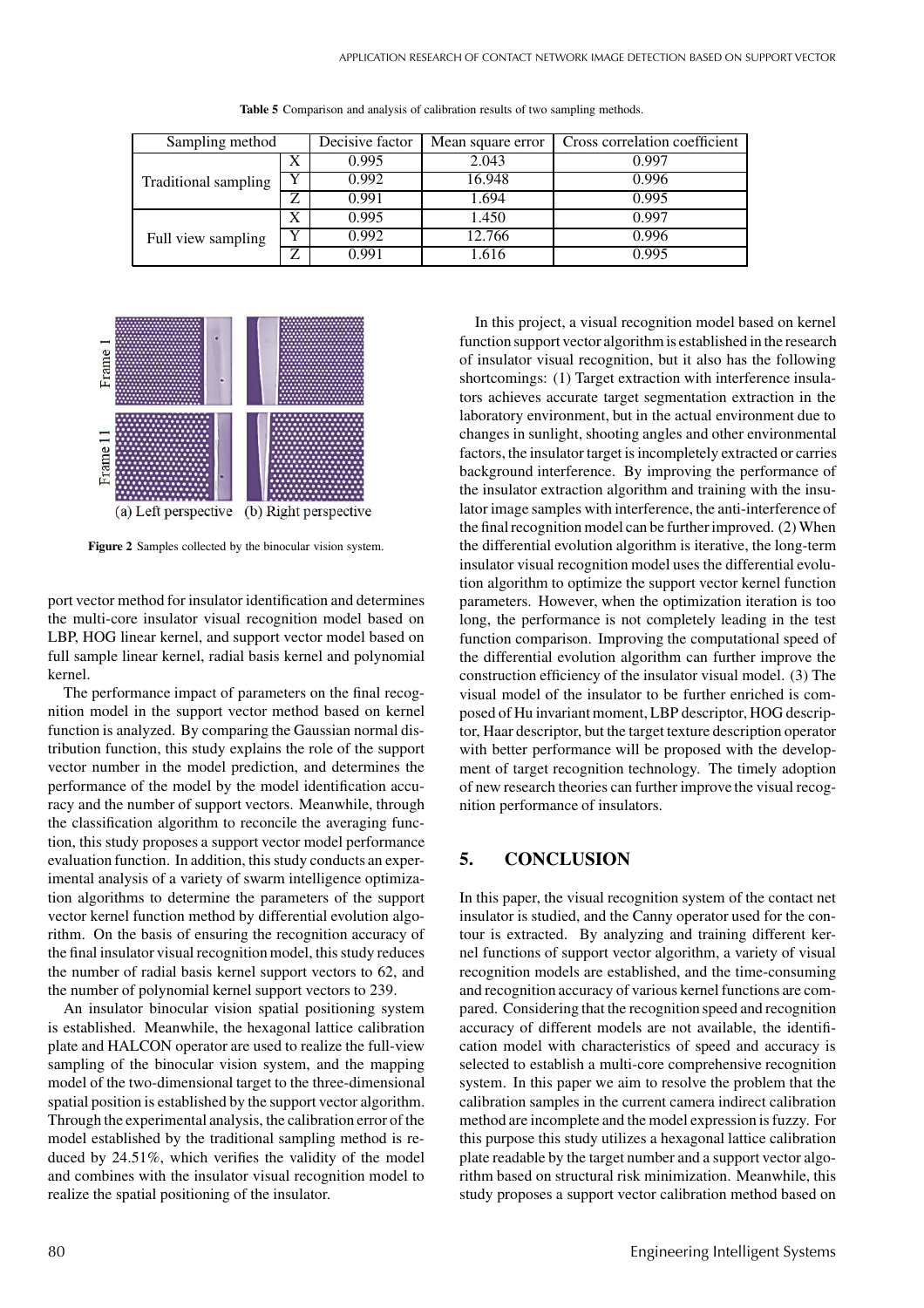

(a) Traditional sampling method (sample 1) (b) Full-view sampling method (sample 2)

**Figure 3** Sample distribution under different methods.



(a) X-axis direction (b) Y-axis direction (c) Z-axis direction

**Figure 4** Model analysis of different support vector parameters.



**Figure 5** Comparison analysis of error distribution between two sampling methods.